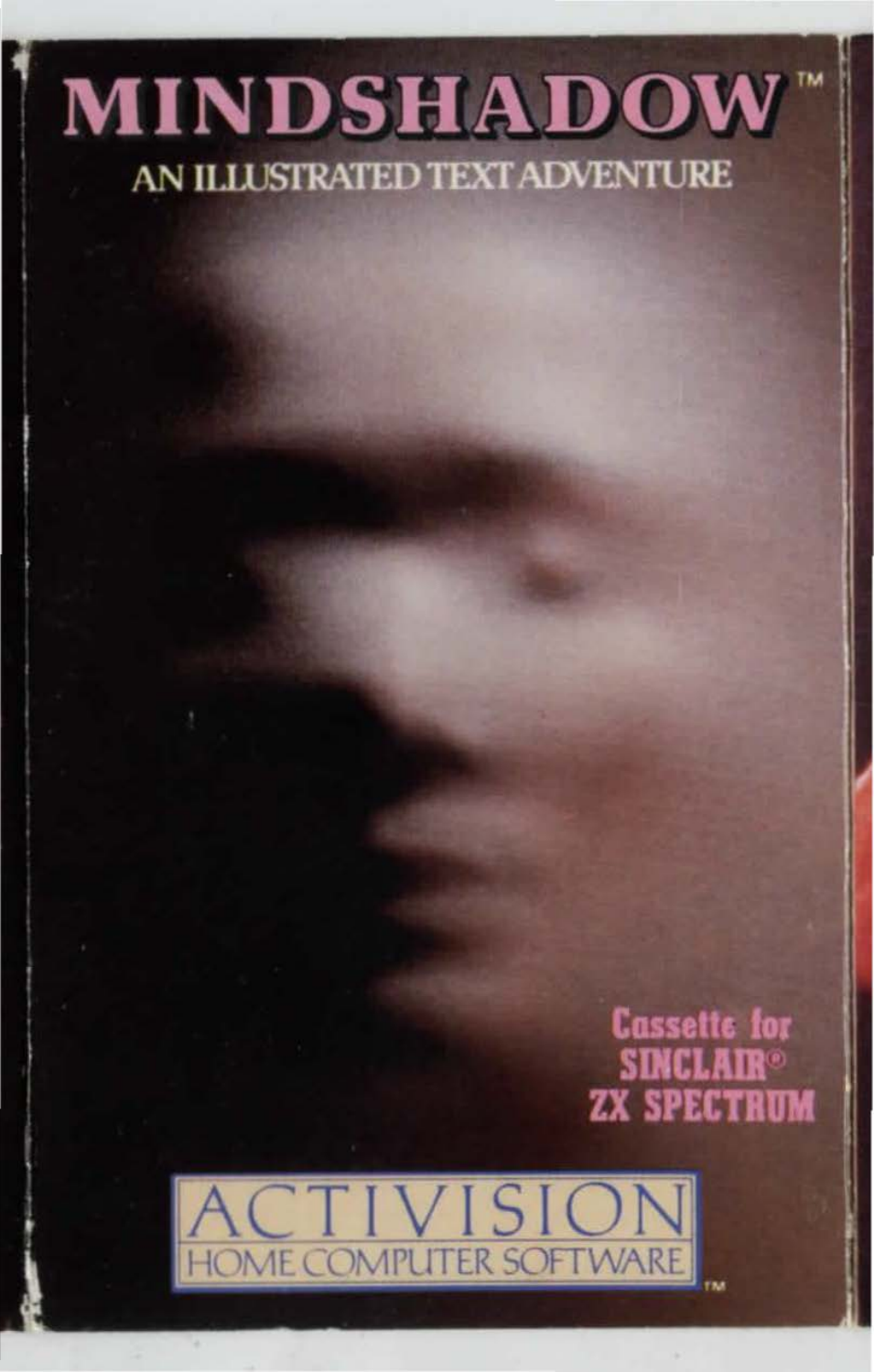## **WATCH OUT FOR ... BARRY McGUIGAN WORLD CHAMPIONSHIP BOXING TM**

"The Activision computer game gives everyone the chance to fight me, but only after beating 19 other opponents" says Barry, "and they are no walk-over. Believe me - I've tried them".

Sograbyourglovesl Create your own boxer, choose his race, style, look and image and take him to training camp to fine-tune his skills for that all important match against the Champion.

# **ballblazer™.**

BARRY McGUIGAN<br>WORLD CHAMPIONSHIP

BAK

The fastest and most competitive sport in the known universe. The year is 3097; you are taking part in the final round of the Interstellar Ballblazer Conference - the greatest tournament of all time and space. For the first time a creature from Earth has battled through the countless rounds to compete for the ultimate title any being can possess: Masterblazer.

TM<sup>\*</sup> & © 1985 Lucasfilm Ltd. All Rights Reserved. Activision, Inc., Authorised User.

Ballblazer, Masterblazer and Interstellar Ballblazer Conference are trademarks of Lucasfilm Ltd .

™ indicates trademark of Activision, Inc.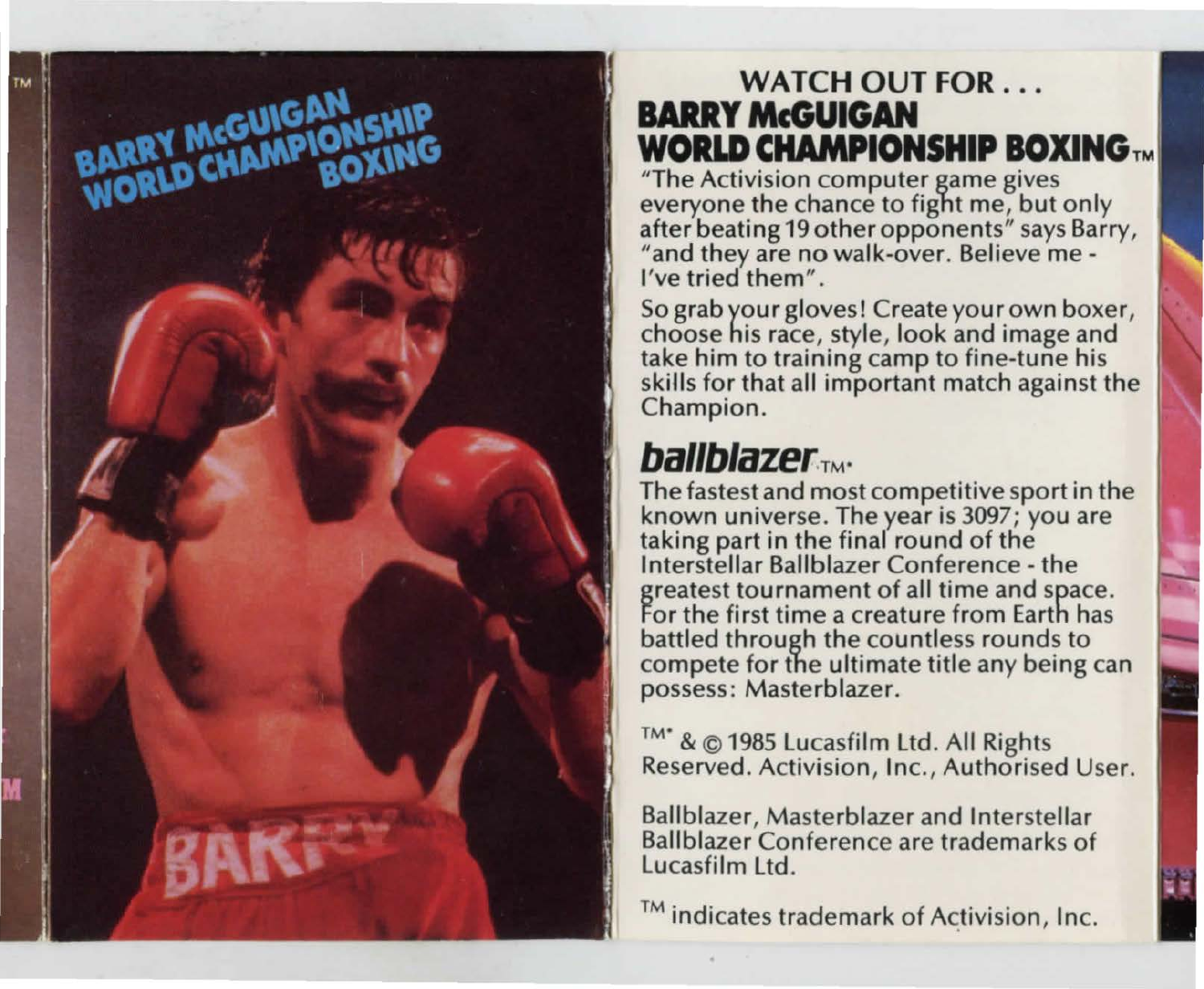# **ballblazer**

TERRETE NOT

Who are you?? We'd love to<br>know!! Fill out the reverse side, and mail it, in a stamped envelope<br>to the address below. Feel free to incl ude a letter describing your software interests as well. In either case, we'll keep you informed of forthcoming innovations from the Activision designers.

**ACTIVISION (U.K.) LTD., 15 Harley House, Marylebone Road, Regents Park, London. NW1 SHE.**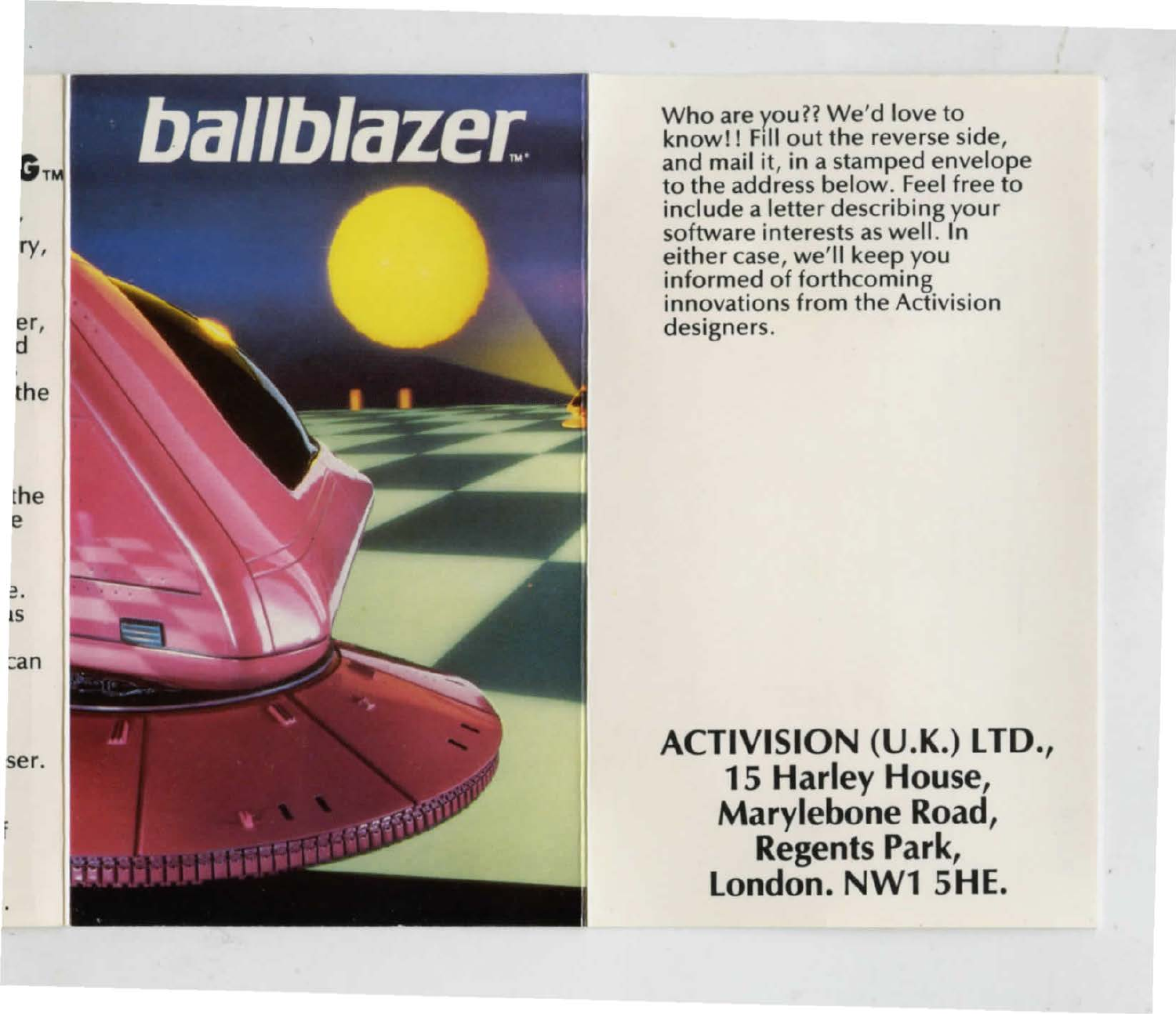Please print in **BLOCK CAPITALS** 

O VICADING INSTRUCTIONS.<br>
START HE CORDING INSTRUCTIONS.<br>
Cassette in your cassette in your computer will respond to your need for he<br>
Cassette in your cassette is fully rewound.<br>
To load the tutorial type LOAD "" followed

The tutorial section will now load

If you do not want the tutorial to load, and<br>want to play the main game then type the<br>following: Ship A set Tree SAVE GAME: Please follow the instructions<br>following: Ship A set Tree section of the same screen. You will LOAD "MIND1" followed by 'ENTER'.<br>See Is fer to 48 there Long him

(If you want to play the second part of Mindshadow cassette.) The screen will Mindshadow cassette.) The screen will shot Mindshadow cassette. "MIND2" followed by 'ENTER'. Note that you will only be allowed to play 'MIND2' continue. When you press 'any key', the frontinue when you press 'any key', the program will start saving your game. After

'MIND2' is the first file followed by 'MIND1'. of your saved games.<br>This is done so that if you have completed LOAD GAME: Please follow any instructions This is done so that if you have completed<br>the first part of the game it will be easier for the game same screen. You will<br>you to load the second part.

If you load the TUTORIAL section, you wi be taught the basics of how to play a graphic program will start to load your game. After adventure.

**SINCLAIR ZX SPECTRUM.**<sup>TM+</sup> Now and then, in the thick of Mindshadow, you may feel baffled. To assist you in these circumstances, you may type HELP. The **EXECUTIONS.**<br>
Insert the 'MINDSHADOW' cassette in your constances, you may type HELP. The CONDING INSTRUCTIONS.<br>
Insert the 'MINDSHADOW' cassette in your computer will respond to your need for help.<br>
But it may or may not Vl 0 > Insert the 'MINDSHADOW' cassette in your computer will respond to your need for help. Mir 0 ~ cassette recorder. But it may or may not offer advice. **-i** whi ;io m Make sure the cassette is fully rewound . Whenever you wish to view any previous by ' (") <sup>m</sup>

The graphics will will now load the function will now load a text, you can press 'ENTER'. The graphics will disappear and be replaced by text, if you and the tutorial section will now load automatically. press 'ENTER' again the graphics will reappear.

"MIND1" Tollowed by 'ENTER'.<br>
See 5 are to keep with a media blank tape ready to save your game<br>If you want to play the second part of a mindshadow casself a The screen will onto. (It is not possible to save onto the instruct you to insert the game save cassette.  $\text{ENTER'}$ . Note Then it will ask you to press any key to From the structure of the structure of the structure of the structure of the structure of the structure of the structure of the structure of the structure of the structure of the structure of the structure of the structure NOTE: On the reverse side of the tape,<br>'MIND2' is the first file followed by 'MIND1', of your saved games.

need your game save tape. The screen will  $\frac{2}{\pi}$  **instruct you to insert the game save cassette.**<br>  $\frac{2}{\pi}$  **instruct you to press any key to GETTING STARTED.** Then it will ask you to press any key to  $\frac{1}{2}$  |  $\frac{1}{2}$  |  $\frac{1}{2}$  | if you load the TUTORIAL section, you will continue. When you press 'any key', the the game has been loaded, the screen will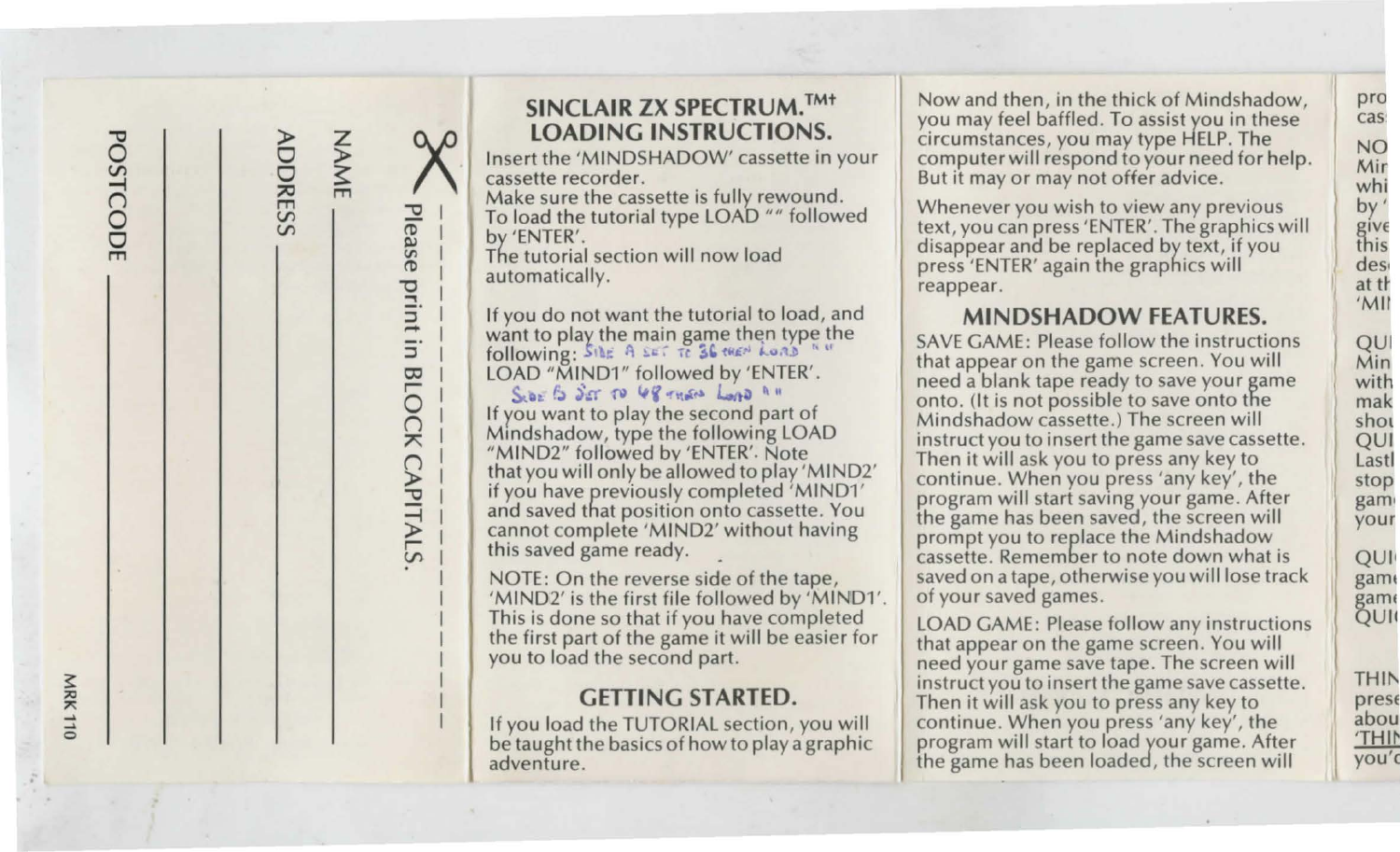prompt you to replace the Mindshadow cassette.

NOTE: There are two parts to the Mindshadow game. Game positions saved while playing 'MIND1' will not be accepted by 'MIND2', and vice versa. The screen will give an error message. The only exception to fhis is when you have completed 'MIND1', as described earlier. A game save must be made at this point, in order to let you start playing 'MIND2'.

QUICKSAVE: This is another feature of Mindshadow, it enables you to save a game, without using a tape. So if you are about to make a move you are not sure about, you should QUICKSAVE first. Each time you use QUICKSAVE the position last stored is lost. Lastly remember that if you have decided to stop playing for now, you should save the game onto cassette, as when you turn off your computer ALL information is lost!

QUICKLOAD: If you have QUICKSAVED a game then QUICKLOAD will restore the game, as you left off when you QUICKSAVED.

## **TEXT COMMANDS.**

THINK COMMAND: When a clue of any kind presents itself or if you want to know more about the nature of a character or object type<br>'THINK ', filling in the name of what you'd like to think about. If you haven't

"thought" about enough clues during the game, you may get to the end of the adventure and not know your true identity.

KEY COMMANDS: A partial but important listing. Use these as a quick reference. Several can be abbreviated as noted.

| $(N)$ ORTH | (U)P                    |           | <b>PUSH INSERT</b> |
|------------|-------------------------|-----------|--------------------|
| $(S)$ OUTH | $(D)$ OWN               | TAKE READ |                    |
| (E)AST     | (L)EFT                  |           | <b>OPEN CLOSE</b>  |
| (W) EST    | $(R)$ $I$ $G$ $H$ $T$   | GET TURN  |                    |
| (F)ORWARD  | (I)NVENTORY TALK GO     |           |                    |
|            | (B)ACKWARD EXAMINE DROP |           |                    |

## A HINT OF HELP (U.K. CUSTOMERS ONLY)

Don't be embarrassed about asking us for help. Would we ever leave you stranded? We've prepared a set of hints for you . To get your copy, send a stamped addressed envelope together with a postal order for 50 pence, crossed and made payable to Activision (UK) Limited, to the address below. Please remember to let us know which computer system you are using.

Consumer Relations Activision (UK) Ltd. 15 Harley House Marylebone Road London NW1 SHE

Sinclair ZX Spectrum<sup>TMt</sup> are registered trademarks of Sinclair Research Ltd.

TM & © 1985 Activision, Inc.